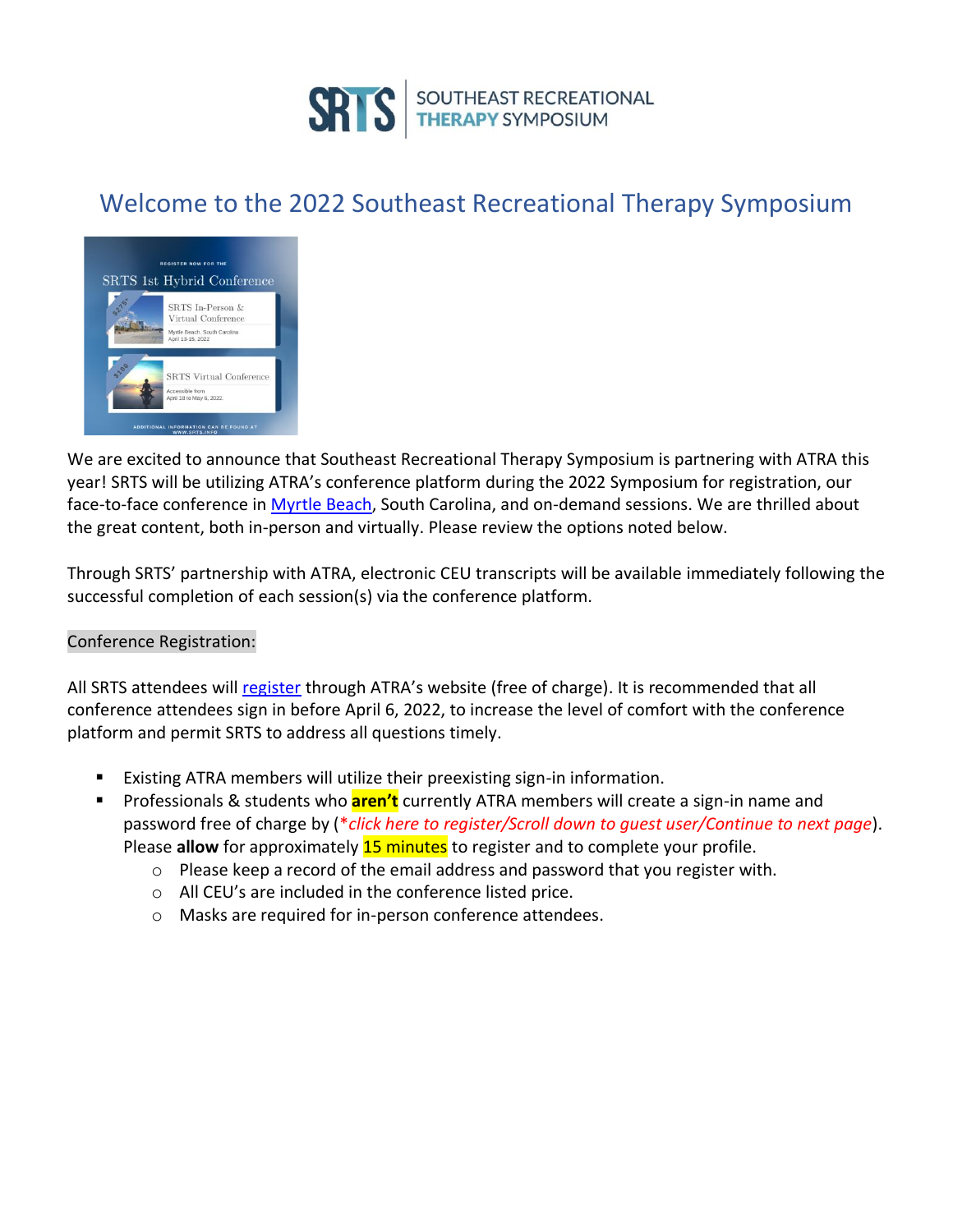## Ticket Options:

| Cost                                                                                | <b>Ticket Option</b>                                     | <b>Description</b>                                                                                   | <b>Information</b>                                                              |
|-------------------------------------------------------------------------------------|----------------------------------------------------------|------------------------------------------------------------------------------------------------------|---------------------------------------------------------------------------------|
| \$275.00<br>Ends March 11,<br>2022<br>CEU's and Thursday's<br>lunch<br>are included | Early In-Person<br>Conference<br>Registration            | Includes all face to<br>face & all on-<br>demand content<br>Begins April 13th and ends<br>April 15th | Up to 1.5 CEU's<br>All sessions pending CEU<br>approval<br>Masks are required   |
| \$260.00<br>CEU's and Thursday's<br>lunch<br>are included                           | Thursday Only<br>In-Person<br>Conference<br>Registration | Includes sessions<br>provided on<br>Thursday in Myrtle<br>Beach, SC, only                            | Up to .7 CEU's<br>All sessions pending<br>ATRA approval                         |
| \$160.00<br>Thursday's Lunch is<br>included                                         | <b>Student Conference</b><br>Registration                | Includes all face-to-<br>face content & all<br>online content                                        | Students must<br>register with their<br>official school email<br>account ".edu" |
| \$100.00<br>CEU's are included                                                      | <b>Online Content Only</b>                               | Includes online<br>content only<br>Begins April 18 and<br>ends May 6, 2022                           | Up to .6 CEU's<br>All sessions pending ATRA<br>approval                         |

- Early full registration for professionals ends March 11, 2022.
- Full registration for in-person conference for professionals begins March 12<sup>th</sup>, 2022.

### CEU Process:

- Face-to-Face: Each attendee will scan the provided session QR code with their personal smart device upon entering and exiting each session or type in a link on your mobile device to complete the online survey. The session evaluation permits SRTS to verify session attendance and presenter evaluations throughout the conference. Your CEU transcript will be available upon successful completion of the course evaluations and attendance verification. To view your CEU Transcript, click on your name in the top right corner of the screen, and view your "certificates." SRTS Room monitors will be available for assistance.
- Virtual: Sessions may be viewed on demand between April 18 May 6, 2022. The online platform does not permit attendees to fast forward an on demand session. If an attended chooses to pause a session and re-resume, the conference attendee will need to play the entire session. Your CEU transcript will be available upon successful completion of the course evaluation(s). To view your CEU Transcript, click on your name in the top right corner of the screen, and view your "certificates." Feel free to print your transcript for your records.